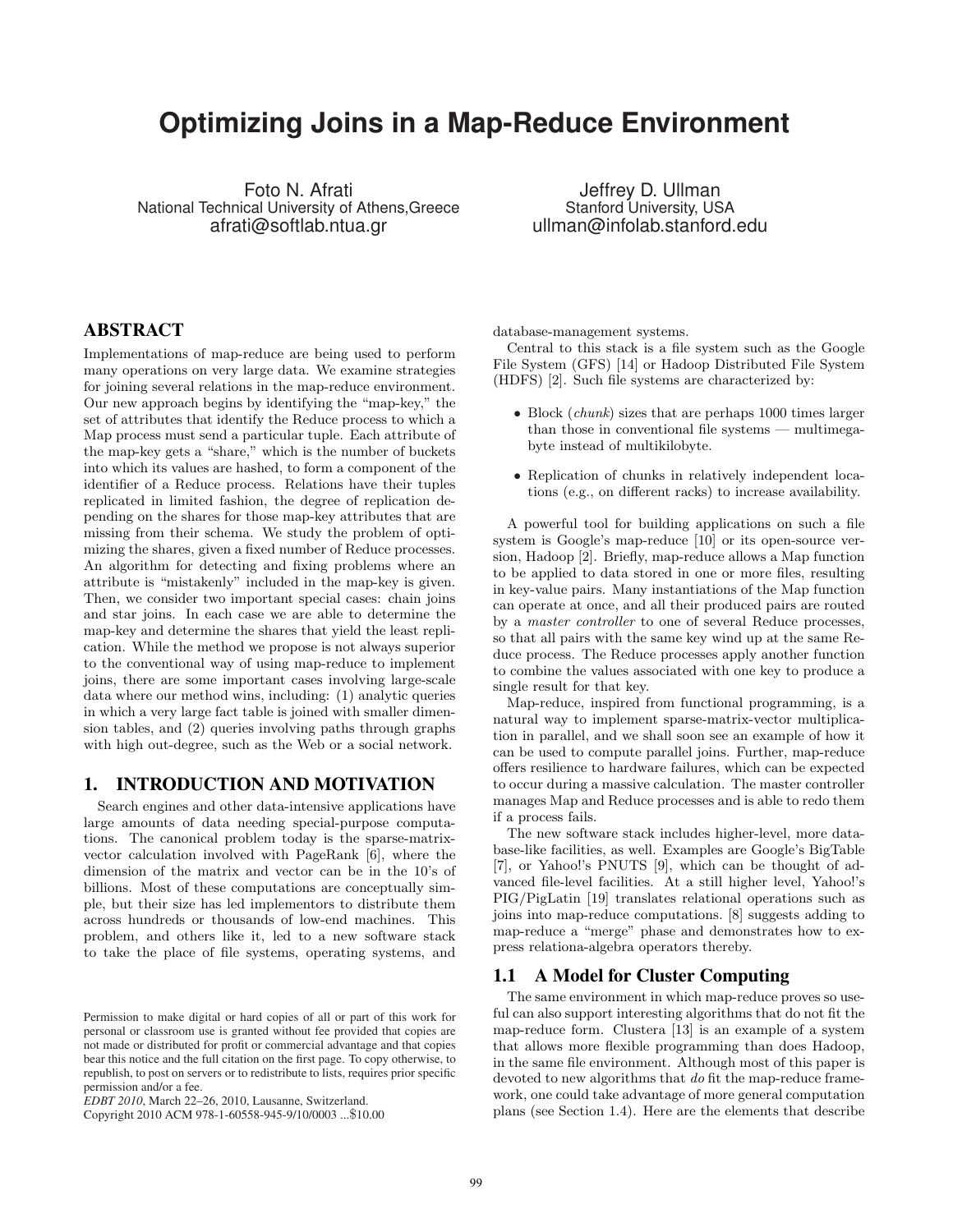the environment in which computations like map-reduce can take place.

- 1. Files: A file is a set of tuples. It is stored in a file system such as GFS. That is, files are replicated with a very large chunk size. Unusual assumptions about files are:
	- (a) We assume the order of tuples in a file cannot be predicted. Thus, these files are really relations as in a relational DBMS.
	- (b) Many processes can read a file in parallel. That assumption is justified by the fact that all chunks are replicated and so several copies can be read at once.
	- (c) Many processes can write pieces of a file at the same time. The justification is that tuples of the file can appear in any order, so several processes can write into the same buffer, or into several buffers, and thence into the file.
- 2. Processes: A process is the conventional unit of computation. It may obtain input from one or more files and write output to one or more files.
- 3. Processors: These are conventional nodes with a CPU, main memory, and secondary storage. We do not assume that the processors hold particular files or components of files. There is an essentially infinite supply of processors. Any process can be assigned to any one processor.

# 1.2 The Cost Measure for Algorithms

An algorithm in our model is an acyclic graph of processes with an arc from process  $P_1$  to process  $P_2$  if  $P_1$  generates output that is (part of) the input to  $P_2$ . A process cannot begin until all of its input has been created. Note that we assume an infinite supply of processors, so any process can begin as soon as its input is ready.

- The communication cost of a process is the size of the input to this process. Note that we do not count the output size for a process. The output must be input to at least one other process (and will be counted there), unless it is output of the algorithm as a whole. We cannot do anything about the size of the result of an algorithm anyway. But more importantly, the algorithms we deal with are query implementations. The output of a query that is much larger than its input is not likely to be useful. Even analytic queries, while they may involve joining large relations, usually end by aggregating the output so it is meaningful to the user.
- The *total communication cost* is the sum of the communication costs of all processes comprising an algorithm.
- The *elapsed communication cost* is defined on the acyclic graph of processes. Consider a path through this graph, and sum the communication costs of the processes along that path. The maximum sum, over all paths, is the elapsed communication cost.

In our analysis, we do not account for the computation time taken by the processors. Typically, processing at a compute node can be done in main memory, if we are careful to assign limited amounts of work to each process. Thus, the cost of reading data from disk and shipping it over a network such as gigabit Ethernet will dominate the total elapsed time. Even in situations such as we shall explore, where a process involves joining several relations, we shall assume that tricks such as semijoins and judicious ordering can bring the processing cost down so it is at most commensurate with the cost of shipping data to the processor. The technique of Jakobsson [16] for chain joins, involving early duplicate elimination, would also be very important for multiway joins such as those that follow paths in the graph of the Web.

# 1.3 Outline of Paper and Our Contributions

In this paper, we investigate algorithms for taking joins of several relations in the environment just described. In particular, we are interested in algorithms that minimize the total communication cost. Our contributions are the following:

- 1. In Section 2, we begin the study of multiway (natural) joins. For comparison, we review the "normal" way to compute (2-way) joins using map-reduce. Through examples, we sketch an algorithm for multiway join evaluation that optimizes the communication cost by selecting properly those attributes that are used to partition and replicate the data among Reduce processes; the selected attributes form the map-key. We also show that there are some realistic situations in which the multiway join is more efficient than the conventional cascade of binary joins.
- 2. In Section 2.4 we introduce the notion of a "share" for each attribute of the map-key. The product of the shares is a fixed constant  $k$ , which is the number of Reduce processes used to implement the join. Each relation in a multiway join is replicated as many times as the product of the shares of the map-key attributes that are not in the schema for that relation.
- 3. The heart of the paper explores how to choose the map-key and shares to minimize the communication cost.
	- The method of "Lagrangean multipliers" lets us set up the communication-cost-optimization problem under the constraint that the product of the share variables is a constant  $k$ . There is an implicit constraint on the share variables that each must be a positive integer. However, optimization techniques such as Lagrange's do not support such constraints directly. Rather, they serve only to identify points (values for all the share variables) at which minima and maxima occur. Even if we postpone the matter of rounding or otherwise adjusting the share variables to be positive integers, we must still consider both minima that are identified by Lagrange's method by having all derivatives with respect to each of the share variables equal to 0, and points lying on the boundary of the region defined by requiring each share variable to be at least 1.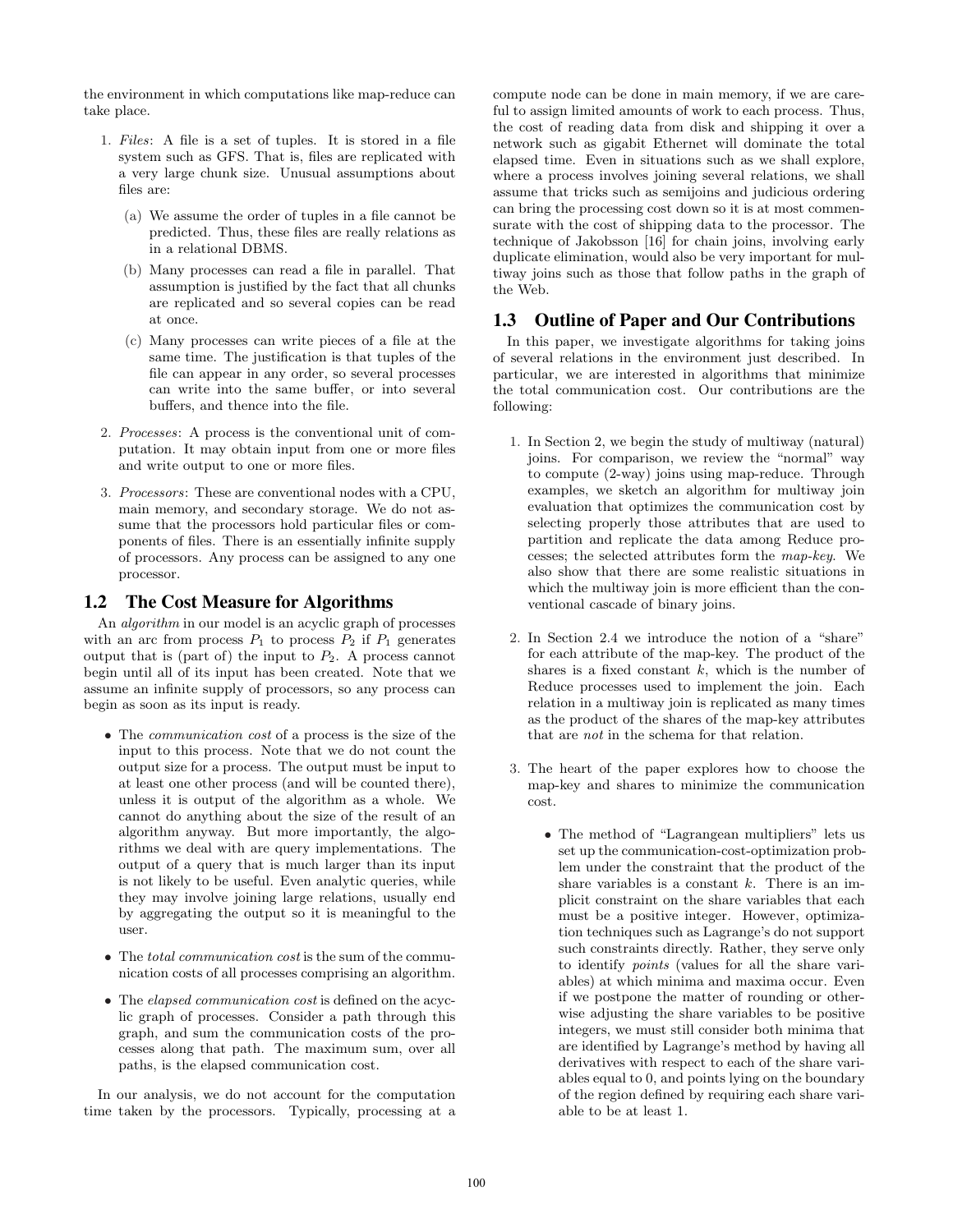- In the common case, we simply set up the Lagrangean equations and solve them to find a minimum in the positive orthant (region with all share variables nonnegative). If some of the share variables are less than 1, we can set them to 1, their minimum possible value, and remove them from the map-key. We then re-solve the optimization problem for the smaller set of map-key attributes.
- Unfortunately, there are cases where the solution to the Lagrangean equations implies that at a minimum, one or more share variables are 0. What that actually means is that to attain a minimum in the positive orthant under the constraint of a fixed product of share variables, certain variables must approach 0, while other variables approach infinity, in a way that the product of all these variables remains a fixed constant. Section 3 explores this problem. We begin in Section 3.2 by identifying "dominated" attributes, which can be shown never to belong in a mapkey, and which explain most of the cases where the Lagrangean yields no solution within the positive orthant.
- But dominated attributes in the map-key are not responsible for all such failures. Section 3.4 handles these rare but possible cases. We show that it is possible to remove attributes from the map-key until the remaining attributes allow us to solve the equations, although the process of selecting the right set of attributes to remove can be exponential in the number of attributes.
- Finally, in Section 3.5 we are able to put all of the above ideas together. We offer an algorithm for finding the optimal values of the share variables for any natural join.
- 4. Section 4 examines two common kinds of joins: chain joins and star joins (joins of a large fact table with several smaller dimension tables). For each of these types of joins we give closed-form solutions to the question of the optimal share of the map-key for each attribute.
	- In the case of star joins, the solution not only tells us how to compute the join in a map-reduce-type environment. It also suggests how one could optimize storage by partitioning the fact table permanently among all compute nodes and replicating each dimension table among a small subset of the compute nodes. This option is a realistic and easily adopted application of our techniques.

The complete version of this paper can be found in [1].

## 1.4 Joins and Map-Reduce

Multiway joins can be useful when processing large amounts of data as is the case in web applications. An example of a real problem that might be implemented in a mapreduce-like environment using multiway join is the HITS algorithm [17] for computing "hubs and authorities." While much of this paper is devoted to algorithms that can be implemented in the map-reduce framework, this problem can profit by going outside map-reduce, while still exploiting the computation environment in which map-reduce operates. In

the full version we give details in support of the following claims:

- Multiway joins of very large data appear in practice.
- It is common for the results of these joins, although huge, to be aggregated so the output is somewhat compressed.
- Sometimes there are better ways to perform database queries in the cluster-computing environment than a sequence of map-reduce operations.

# 2. MULTIWAY JOINS

There is a straightforward way to join relations using mapreduce. We begin with a discussion of this algorithm. We then consider a different way to join several relations in one map-reduce operation.

# 2.1 The Two-Way Join and Map-Reduce

Suppose relations  $R(A, B)$  and  $S(B, C)$  are each stored in a file of the type described in Section 1.1. To join these relations, we must associate each tuple from either relation with a "key"<sup>1</sup> that is the value of its  $B$ -component. A collection of Map processes will turn each tuple  $(a, b)$  from R into a key-value pair with key b and value  $(a, R)$ . Note that we include the relation with the value, so we can, in the Reduce phase, match only tuples from  $R$  with tuples from  $S$ , and not a pair of tuples from  $R$  or a pair of tuples from S. Similarly, we use a collection of Map processes to turn each tuple  $(b, c)$  from S into a key-value pair with key b and value  $(c, S)$ . We include the relation name with the attribute value so in the reduce phase we only combine tuples from different relations.

The role of the Reduce processes is to combine tuples from  $R$  and  $S$  that have a common  $B$ -value. Thus, all tuples with a fixed B-value must be sent to the same Reduce process. Suppose we use  $k$  Reduce processes. Then choose a hash function  $h$  that maps  $B$ -values into  $k$  buckets, each hash value corresponding to one of the Reduce processes. Each Map process sends pairs with key  $b$  to the Reduce process for hash value  $h(b)$ . The Reduce processes write the joined tuples  $(a, b, c)$  that they find to a single output file.

# 2.2 Implementation Under Hadoop

If the above algorithm is implemented in Hadoop, then the partition of keys according to the hash function  $h$  can be done behind the scenes. That is, you tell Hadoop the value of  $k$  you desire, and it will create  $k$  Reduce processes and partition the keys among them using a hash function. Further, it passes the key-value pairs to a Reduce process with the keys in sorted order. Thus, it is possible to implement Reduce to take advantage of the fact that all tuples from  $R$  and  $S$  with a fixed value of  $B$  will appear consecutively on the input.

That feature is both good and bad. It allows a simpler implementation of Reduce, but the time spent by Hadoop in sorting the input to a Reduce process may be more than the time spent setting up the main-memory data structures that allow the Reduce processes to find all the tuples with a fixed value of B.

 $\rm ^1$  Note that "keys" in the map-reduce sense are not unique. They are simply values used to distribute data between a Map process and the correct Reduce process.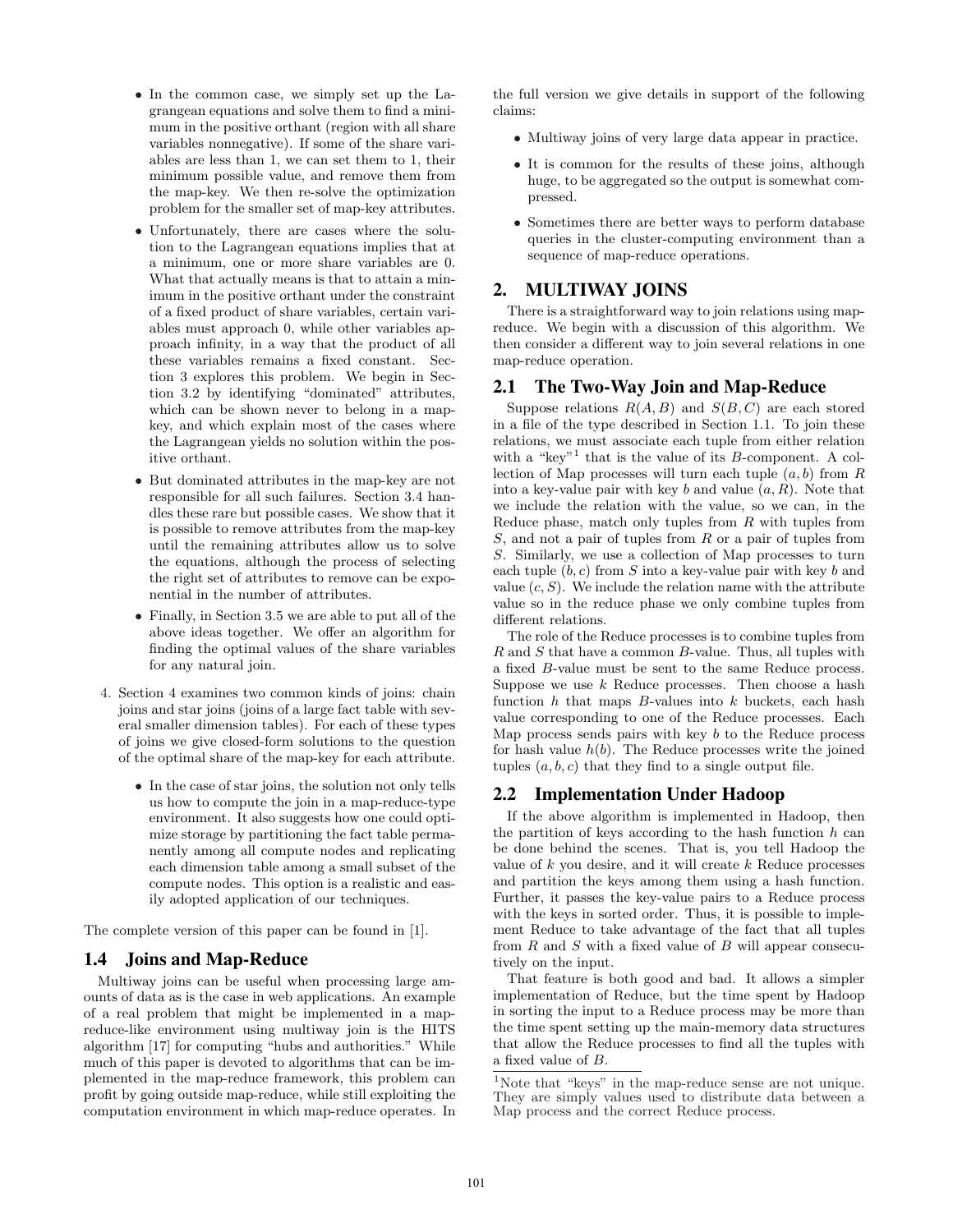# 2.3 Joining Several Relations at Once

Let us consider joining three relations

$$
R(A, B) \bowtie S(B, C) \bowtie T(C, D)
$$

We could implement this join by a sequence of two 2-way joins, choosing either to join  $R$  and  $S$  first, and then join  $T$  with the result, or to join  $S$  and  $T$  first and then join with  $R$ . Both joins can be implemented by map-reduce as described in Section 2.1.

An alternative algorithm involves joining all three relations at once, in a single map-reduce process. The Map processes send each tuple of  $R$  and  $T$  to many different Reduce processes, although each tuple of  $S$  is sent to only one Reduce process. The duplication of data increases the communication cost above the theoretical minimum, but in compensation, we do not have to communicate the result of the first join. As we shall see, the multiway join can therefore be preferable if the typical tuple of one relation joins with many tuples of another relation, as would be the case, for example, if we join copies of the matrix of the Web.

Much of this paper is devoted to optimizing the way this algorithm is implemented, but as an introduction, suppose we use  $k = m^2$  Reduce processes for some m. Values of B and C will each be hashed to m buckets, and each Reduce process will be associated with a pair of buckets, one for B and one for  $C$ . That is, we choose to make  $B$  and  $C$  part of the map-key, and we give them equal shares.

Let h be a hash function with range  $1, 2, \ldots, m$ , and associate each Reduce process with a pair  $(i, j)$ , where integers i and j are each between 1 and m. Each tuple  $S(b, c)$  is sent  $i$  and  $j$  are each between 1 and  $m$ . Each tuple  $S(0, c)$  is sent<br>to the Reduce process numbered  $(h(b), h(c))$ . Each tuple to the Neutre process numbered  $(n(0), n(c))$ . Each tuple  $R(a, b)$  is sent to all Reduce processes numbered  $(h(b), x)$ , for any x. Each tuple  $T(c, d)$  is sent to all Reduce processes for any x. Each tuple  $I(c, d)$  is sent to all Keduce processes<br>numbered  $(y, h(c))$  for any y. Thus, each process  $(i, j)$  gets  $1/m^2$ th of S, and  $1/m$ th of R and T. An example, with  $m = 4$ , is shown in Fig. 1.



Figure 1: Distributing tuples of  $R$ ,  $S$ , and  $T$  among  $k = m^2$  processes

Each Reduce process computes the join of the tuples it receives. It is easy to observe that if there are three tuples  $R(a, b), S(b, c), \text{ and } T(c, d) \text{ that join, then they will all be }$  $R(a, b)$ ,  $S(b, c)$ , and  $I(c, a)$  that join, then they will all be sent to the Reduce process numbered  $(h(b), h(c))$ . Thus, the algorithm computes the join correctly. Experiments were run to demonstrate some cases where the 3-way join is more efficient in practice (see full version).

## 2.4 An Introductory Optimization Example

In Section 2.3, we arbitrarily picked attributes  $B$  and  $C$ to form the map-key, and we chose to give B and C the same number of buckets,  $m = \sqrt{k}$ . This choice raises two questions:

- 1. Why are only B and C part of the map-key?
- 2. Is it best to give them the same number of buckets?

To learn how to optimize map-keys for a multiway join, let us begin with a simple example: the cyclic join

$$
R(A, B) \bowtie S(B, C) \bowtie T(A, C)
$$

Suppose that the target number of map-keys is  $k$ . That is, we shall use  $k$  Reduce processes to join tuples from the three relations. Each of the three attributes A, B, and C will have a *share* of the key, which we denote  $a, b,$  and  $c,$ respectively. We assume there are hash functions that map values of attribute  $A$  to  $a$  different buckets, values of  $B$  to  $b$ buckets, and values of  $C$  to  $c$  buckets. We use  $h$  as the hash function name, regardless of which attribute's value is being hashed. Note that  $abc = k$ .

• Convention: Throughout the paper, we use uppercase letters near the beginning of the alphabet for attributes and the corresponding lower-case letter as its share of a map-key. We refer to these variables  $a, b, \ldots$ as share variables.

Consider tuples  $(x, y)$  in relation R. Which Reduce processes need to know about this tuple? Recall that each Reduce process is associated with a map-key  $(u, v, w)$ , where  $u$  is a hash value in the range 1 to  $a$ , representing a bucket into which  $A$ -values are hashed. Similarly,  $v$  is a bucket in the range 1 to  $b$  representing a  $B$ -value, and  $w$  is a bucket in the range 1 to c representing a C-value. Tuple  $(x, y)$  from R can only be useful to this reducer if  $h(x) = u$  and  $h(y) = v$ . However, it could be useful to any reducer that has these first two key components, regardless of the value of  $w$ . We conclude that  $(x, y)$  must be replicated and sent to the c difconclude that  $(x, y)$  must be replicated and sent to the c different reducers corresponding to key values  $(h(x), h(y), w)$ , where  $1 \leq w \leq c$ .

Similar reasoning tells us that any tuple  $(y, z)$  from S must be sent to the  $a$  different reducers corresponding to map-keys  $u, h(y), h(z)$ , for  $1 \le u \le a$ . Finally, a tuple  $(x, z)$  from T is sent to the  $\bar{b}$  different reducers corresponding to map-keys  $h(x), v, h(z)$ , for  $1 \le v \le b$ .

This replication of tuples has a communication cost associated with it. The number of tuples passed from the Map processes to the Reduce processes is

 $rc + sa + tb$ 

where  $r$ ,  $s$ , and  $t$  are the numbers of tuples in relations  $R$ , S, and T, respectively.

• Convention: We shall, in what follows, use  $R, S, \ldots$ as relation names and use the corresponding lower-case letter as the size of the relation.

We must minimize the expression  $rc+sa+tb$  subject to the constraint that  $abc = k$ . There is another constraint that we shall not deal with immediately, but which eventually must be faced: each of  $a, b$ , and  $c$  must be a positive integer. To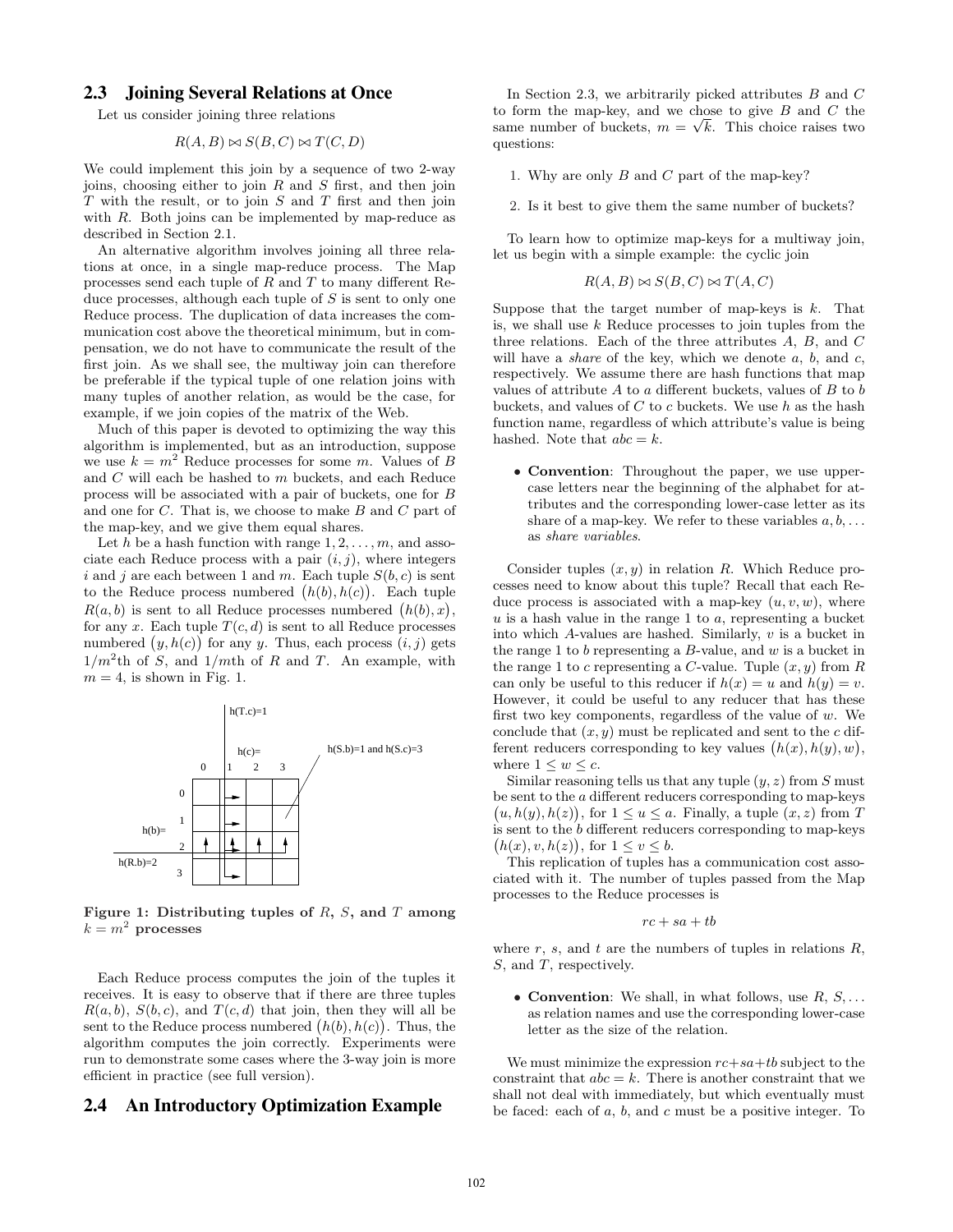start, the method of Lagrangean multipliers serves us well. That is, we start with the expression

$$
rc + sa + tb - \lambda(abc - k)
$$

take derivatives with respect to the three variables, a, b, and c, and set the resulting expressions equal to 0. The result is three equations:

$$
s = \lambda bc
$$
  

$$
t = \lambda ac
$$
  

$$
r = \lambda ab
$$

These come from the derivatives with respect to  $a, b$ , and  $c$  in that order. If we multiply each equation by the variable missing from the right side (which is also the variable with respect to which we took the derivative to obtain that equation), and remember that abc equals the constant  $k$ , we get:

$$
sa = \lambda k
$$
  

$$
tb = \lambda k
$$
  

$$
rc = \lambda k
$$

We shall refer to equations derived this way (i.e., taking the derivative with respect to a variable, setting the result to 0, and then multiplying by the same variable) as the Lagrangean equations.

If we multiply the left sides of the three equations and set that equal to the product of the right sides, we get  $rstk = \lambda^3 k^3$  (remembering that abc on the left equals k).<br>We can now solve for  $\lambda = \frac{3\sqrt{p}st/k^2}{2}$ . Example, the first We can now solve for  $\lambda = \sqrt[3]{rst/k^2}$ . From this, the first we can now solve for  $\lambda = \sqrt{rst/k^2}$ . From this, the first<br>equation  $sa = \lambda k$  yields  $a = \sqrt[3]{krt/s^2}$ . Similarly, the next equation  $su = \lambda \kappa$  yields  $a = \sqrt{\kappa r}$ , S. Similarly, the next<br>two equations yield  $b = \sqrt[3]{krs}/t^2$  and  $c = \sqrt[3]{kst}/r^2$ . When we substitute these values in the original expression to be optimized,  $rc+sa+tb$ , we get the minimum amount of comoptimized,  $rc + sa + tb$ , we get the minimum amount of con-<br>munication between Map and Reduce processes:  $3\sqrt[3]{krst}$ .

Note that the values of  $a, b,$  and  $c$  are not necessarily integers. However, the values derived tell us approximately which integers the share variables need to be. They also tell us the desired ratios of the share variables; for example,  $a/b = t/s$ . In fact, the share variable for each attribute is inversely proportional to the size of the relation from whose schema the attribute is missing. This rule makes sense, as it says we should equalize the cost of distributing each of the relations to the Reduce processes. These ratios also let us pick good integer approximations to  $a, b$ , and  $c$ , as well as a value of k that is in the approximate range we want and is the product abc.

#### 2.5 Comparison With Cascade of Joins

Under what circumstances is this 3-way join implemented by map-reduce a better choice than a cascade of two 2-way joins, each implemented by map-reduce. As usual, we shall not count the cost of producing the final result, since this result, if it is large, will likely be input to another operator such as aggregation, that reduces the size of the output.

To simplify the calculation, we shall assume that all three relations have the same size  $r$ . For example, they might each be the incidence matrix of the Web, and the cyclic query is asking for cycles of length 3 in the Web (this query might be useful, for example, in helping us identify certain kinds of spam farms).

If  $r = s = t$ , the communication between the Map and Reduce processes simplifies to  $3r\sqrt[3]{k}$ . We shall also assume that the probability of two tuples from different relations agreeing on their common attribute is  $p$ . For example, if the relations are incidence matrices of the Web, then rp equals the average out-degree of pages, which might be in the 10–15 range.

The communication of the optimal 3-way join is:

- 1. 3r for input to the Map processes.
- 2.  $3r\sqrt[3]{k}$  for the input to the Reduce processes.

The second term dominates, so the total communication cost<br> $\int_{\mathbb{R}^n}$  the 2 num isin is  $O(n^{\frac{3}{L}})$ for the 3-way join is  $O(r\sqrt[3]{k})$ .

For the cascade of 2-way joins, whichever two we join first, we get an input size for the first Map processes of 2r. This figure is also the input to the first Reduce processes, and the output size for the Reduce processes is  $r^2p$ . Thus, the second join's Map processes have an input size of  $r^2p$  for the intermediate join and  $r$  for the third relation. This figure is also the input size for the Reduce processes associated with the second join, and we do not count the size of the output from those processes. Assuming  $rp > 1$ , the  $r^2p$ term dominates, and the cascade of 2-way joins has total communication cost  $O(r^2p)$ .

We must thus compare  $r^2p$  with the cost of the 3-way We must thus compare  $r^2p$  with the cost of the 3-way<br>join, which we found to be  $O(r\sqrt[3]{k})$ . That is, the 3-way join yoin, which we found to be  $O(r\sqrt{\kappa})$ . That is, the 3-way join<br>will be better as long as  $\sqrt[3]{k}$  is less than rp. Since r and  $p$  are properties of the data, while  $k$  is a parameter of the join algorithm that we may choose, the conclusion of this analysis is that there is a limit on how large k can be in order for the 3-way join to be the method of choice. This limit is  $k < (rp)^3$ . For example, if  $rp = 15$ , as might be the case for the Web incidence matrix, then we can pick  $k$  up to 3375, and use that number of Reduce processes.

EXAMPLE 2.1. Suppose  $r = 10^7$ ,  $p = 10^{-5}$ , and  $k =$ 1000. Then the cost of the cascade of 2-way joins is  $r^2p =$ <br>10<sup>9</sup> Theoret of the 2 way is in  $\frac{3}{L}$  10<sup>8</sup> which is 10<sup>9</sup>. The cost of the 3-way join is  $r\sqrt[3]{k} = 10^8$ , which is much less. Note also that the output size is small compared with both. Because there are three attributes that have to match to make a tuple in  $R(A, B) \bowtie S(B, C) \bowtie T(A, C)$ , the output size is  $r^3p^3 = 10^6$ .

## 2.6 Trade-Off Between Speed and Cost

Before moving on to the general problem of optimizing multiway joins, let us observe that the example of Section 2.4 illustrates the trade-off that we face when using a method that replicates input. We saw that the total communication cost was  $O(\sqrt[3]{k}rst)$ . What is the elapsed communication cost?

First, there is no limit on the number of Map processes we can use, as long as each process gets at least one chunk of input. Thus, we can ignore the elapsed cost of the Map processes and concentrate on the k Reduce processes. Since the hash function used will divide the tuples of the relations randomly, we do not expect there to be much skew, except in some extreme cases. Thus, we can estimate the elapsed communication cost as  $1/kh$  of the total communication communication cost<br>cost, or  $O(\sqrt[3]{rst/k^2})$ .

Thus, while the total cost grows as  $k^{1/3}$ , the elapsed cost shrinks as  $k^{2/3}$ . That is, the faster we want the join computed, the more resources we consume.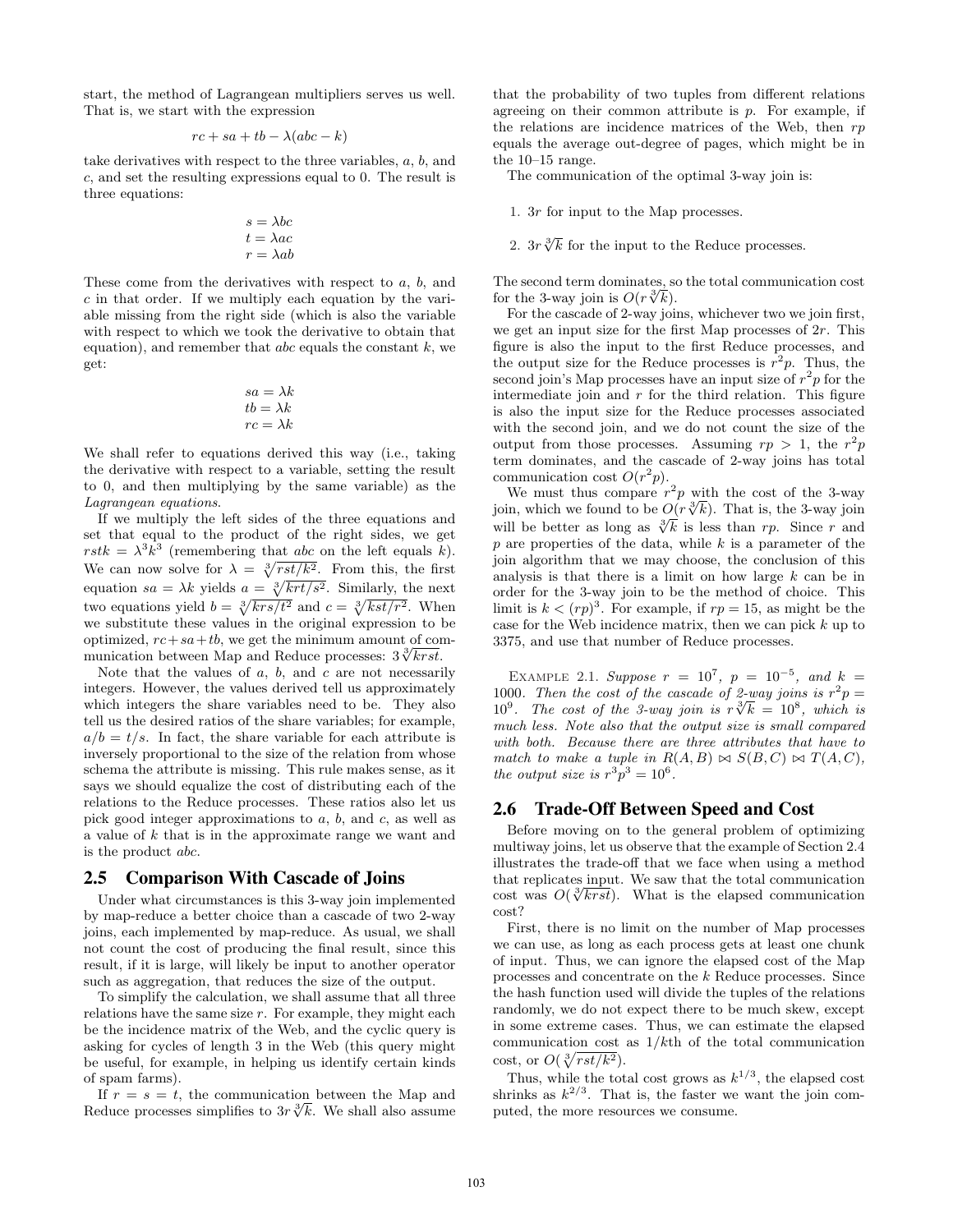# 3. OPTIMIZATION OF MULTIWAY JOINS

Now, let us see how the example of Section 2.4 generalizes to arbitary natural joins. We shall again start out with an example that illustrates why certain attributes should not be allowed to have a share of the map-key. We then look at more complex situations where the Lagrangean equations do not have a feasible solution, and we show how it is possible to resolve those problems by eliminating attributes from the map-key.

# 3.1 A Preliminary Algorithm for Optimizing Share Variables

Here is an algorithm that generalizes the technique of Section 2.4. As we shall see, it sometimes yields a solution and sometimes not. Most of the rest of this section is devoted to fixing up the cases where it does not. Suppose that we want to compute the natural join of relations  $R_1, R_2, \ldots, R_n$ , and the attributes appearing among the relation schemas are  $A_1, A_2, \ldots, A_m$ .

Step 1: Start with the *cost expression* 

$$
\tau_1 + \tau_2 + \cdots + \tau_n - \lambda(a_1a_2\cdots a_m - k)
$$

where  $\tau_i$  is the term that represents the cost of communicating tuples of relations  $R_i$  to the Reduce processes that need the tuple. That is,  $\tau_i$  is the product of  $r_i$  (the number of tuples in  $R_i$ ) times the product of those share variables  $a_i$  such that attribute  $A_i$  does not appear in the schema of  $R_i$ . Note that this product of share variables is the number of Reduce processes to which each tuple of  $R_i$  must be distributed.

**Step 2:** For each share variable  $a_i$ , differentiate the cost expression with respect to  $a_i$ , and set the resulting expression to 0. Then, multiply the equation by  $a_i$ . The result is a collection of equations of the form  $S_{a_i} = \lambda a_1 a_2 \cdots a_m$ , where  $S_{a_i}$  is the sum of those  $\tau_j$ 's such that  $A_i$  is not in the schema of  $R_j$ . Since the product  $a_1 a_2 \cdots a_m$  is constrained to equal k, we can write the equations as  $S_{a_i} = \lambda k$ . These are the "Lagrangean equations" for the join.

Step 3: Since Step 2 gives us  $m$  equations in  $m$  unknowns (the  $a_i$ 's), we can in principle solve for the  $a_i$ 's, in terms of  $\lambda$ , k, and the relations sizes, the r<sub>i</sub>'s. Including the equation that says the product of all the share variables is  $k$ , we can further eliminate  $\lambda$ .

#### 3.2 Dominated Attributes

What can go wrong in Step 3? A lot. First, the solution for the share variables may assign some values less than 1. If so, we need to eliminate those share variables from the map-key and repeat the algorithm of Section 3.1 with the new map-key. However, there are more complex cases where the equations do not have a feasible solution because some of the  $\tau_i$ 's are forced to be 0. We shall study the simple case of this phenomenon, identify its cause (a "dominated" attribute), and show how to eliminate the problem. Then, in Section 3.4 we show how to deal with the general case where a sum of  $\tau_i$ 's is forced to be 0. We can work around these cases as well, although the algorithm to find a feasible solution can take time that is exponential in the number of attributes.

To see the simple case of the problem, as well as to illustrate the algorithm of Section 3.1, consider the following join:

$$
R(A, B, C) \bowtie S(A, B, D) \bowtie T(A, D, E) \bowtie U(D, F)
$$

whose hypergraph representation is shown in Fig. 2. In Step 1 we construct the cost expression:

$$
rdef + scef + tbcf + uabce - \lambda (abcdef - k)
$$

For example, the first term has the size of the relation  $R$ and the product of all share variables whose attributes are not in the schema of R.



Figure 2: Hypergraph of relations illustrating dominated attributes

The Lagrangean equations of Step 2 are:

$$
uabc = \lambda k
$$
  
\n
$$
tbcf + uabc = \lambda k
$$
  
\n
$$
scef + tbcf + uabc = \lambda k
$$
  
\n
$$
rdef + secf + uabc = \lambda k
$$
  
\n
$$
rdef + scef + tbcf = \lambda k
$$

Unfortunately, these equations do not yield a feasible solution. For example, if we subtract the first from the second, we get  $t\,i\leq t = 0$ . But since all share variables and relation sizes are positive integers, this situation is impossible. Several other terms can be shown equal to 0 as well.

A tool that lets us avoid some problems of this sort is the concept of "dominated attributes." Say attribute X  $dominates$  attribute Y if every schema that has Y also has X.

EXAMPLE 3.1. For the four relations above, we see that A dominates B. That is, A appears in the schemas of R, S, and T, while B appears only in the schemas of R and S. However, B is not the only dominated attribute. In general, any attribute that appears only once in the join will be dominated. Thus, C, E, and F are also dominated.

Any dominated attribute may be given a share equal to 1. Note that a variable with share 1 is effectively out of the map-key, since there is only one bucket for that attribute and all map-keys have the same value for that component.

#### 3.3 Proof of the Dominator Rule

In proof, suppose we have a solution to some cost-minimization problem where attribute  $A$  dominates  $B$ , but the solution assigns a value  $b > 1$  to the share for B. Replace  $a$  and  $b$  in the supposedly minimum solution by  $ab$  and 1, respectively. We claim that the cost of the solution does not increase. There are three possibilities regarding which of a and  $b$  is a factor of a term in the cost function: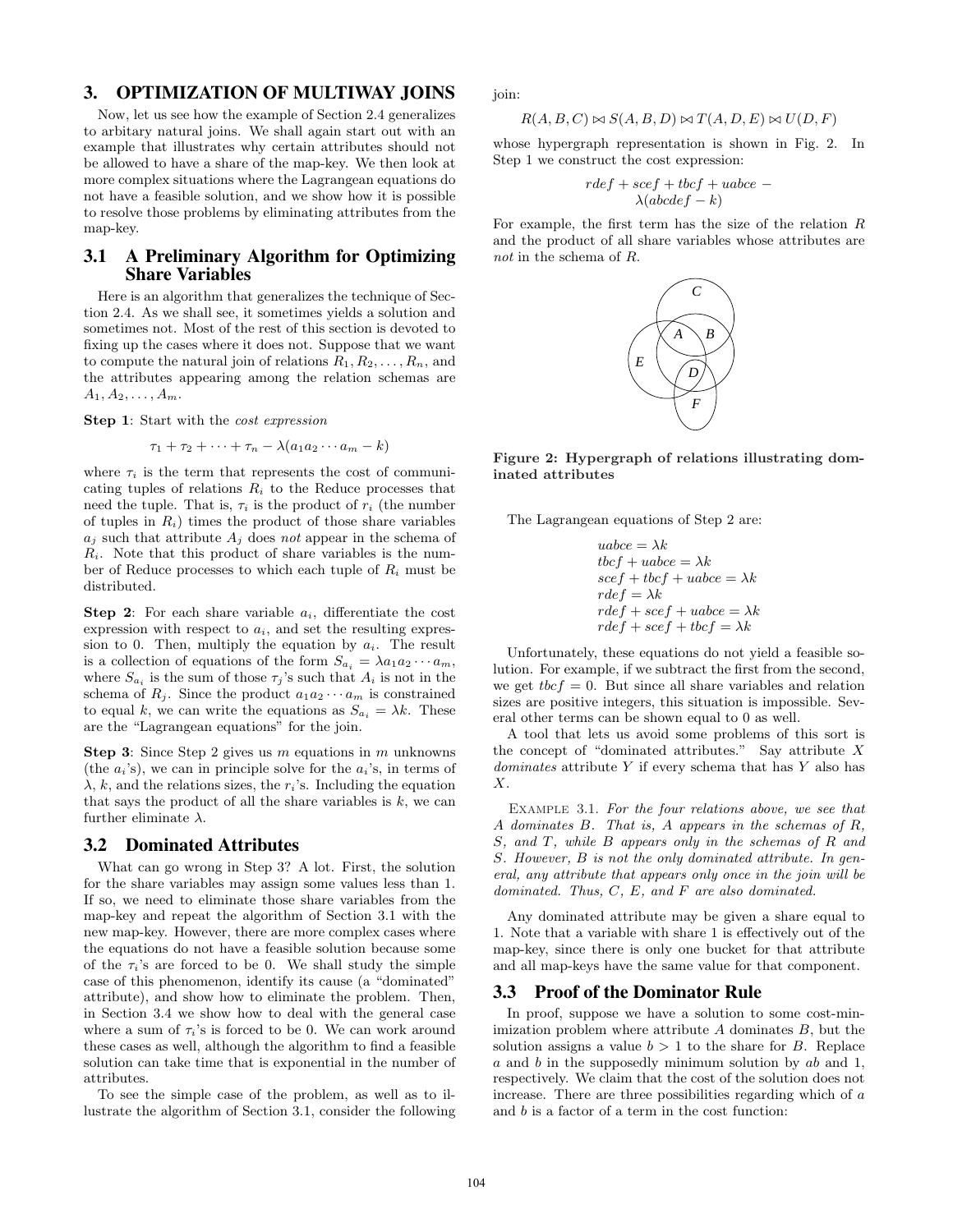- 1. Both a and b are factors. This case occurs for terms like uabce in the running example of this section. The reason is that neither  $A$  nor  $B$  is an attribute of the schema of  $U$ . If both  $a$  and  $b$  are factors, their product is ab both before and after the transformation in the shares of A and B.
- 2.  $b$  is a factor, but  $a$  is not. This case corresponds to a relation that has  $A$  in its schema but not  $B$ , such as tbcf in our running example. In this case, the cost function goes down when we replace b by 1.
- 3. Neither  $a$  nor  $b$  are factors. This case corresponds to a relation that has both  $A$  and  $B$  in its schema, such as  $rdef$  in our running example. Here, changing a and/or b has no effect on the term.

The important point to observe that the fourth case, where  $a$  is a factor but  $b$  is not, cannot occur if  $A$  dominates  $B$ . Such a term corresponds to a relation whose schema has B but not A, and that is exactly what cannot occur if A dominates B.

# 3.4 Dealing With a Sum of Terms Equal to Zero

Whenever some sum of terms equals 0, we cannot get a feasible solution to the Lagrangean equations. Eliminating dominated attributes can handle some of these problems, as we saw in Section 3.2. However, more complex problems may sometimes arise.

In this section we present the general case of sums of terms equal to 0. We begin with a simple example where all relations have the same size; thus assume without loss of generality that  $r = 1$ . As we shall see, the argument we use does not really depend on the size of relations.

# *An Example*

As in Section 3.1, denote by  $S_x$  the sum of terms in the communication cost function that have share variable  $x$  as a factor. Suppose for example that we have  $S_a + S_e + S_c =$  $2S_b + S_d$ . Suppose also that all terms on the right hand side (which is  $2S_b + S_d$ ) of this equation are canceled by terms of the left hand side, so some terms in the left hand side remain and are equated to 0. A useful observation is that  $S_b$  contains only terms that have at least two of a, c, and e. The reason is that:

- a) Each term in  $S_a, S_b, \ldots$  has coefficient 1 (because all relations have the same size), and
- b) Each term from  $2S_b$  has to be canceled by either one term from  $S_a$  and one term from  $S_e$  or a term from  $S_a$  and a term from  $S_c$  or a term from  $S_c$  and a term from  $S_e$ .

A second useful observation is that  $S_d$  contains only terms that have at least one of  $a, c$ , and  $e$ .

Consider a solution  $a, c, e$ . If any of these variables are less than 1, the solution is not feasible. We must raise any fraction to 1, and can then eliminate that variable from the map-key. Assuming  $a, c,$  and  $e$  are all greater than 1, pick the smallest of them, say c. Do the following transformation:  $b' = bc^2$ ;  $d' = dc$ ;  $a' = a/c$ ,  $e' = e/c$ , and  $c' = 1$ . All other share variables are unchanged. We claim that this transformation does not increase any term in the cost expression.

In proof, any term with  $b$  has at least two of  $a, c$ , and  $e$ . First, suppose the term does not also have d. There are four cases:

- 1. If the term has  $a$  and  $e$  but not  $c$ , then the new term has factor  $b'a'e' = (bc^2)(a/c)(e/c) = bae$ ; i.e., the term does not change.
- 2. If the term has all of a, c, and e, then  $b'a'c'e' =$  $(bc^2)(a/c)(1)(e/c) = bae$ , which is less than the original factor bace.
- 3. If the term has  $a$  and  $c$ , but not  $e$ , then

$$
b'a'c' = (bc2)(a/c)(1) = bac
$$

i.e., the term does not change.

4. The final case, where the term has e and c but not a is similar.

For the terms with  $d$  but not  $b$ , there are seven cases, corresponding to the seven nonempty subsets of  $\{a, c, e\}$  that may appear with  $d$  in the term. We shall consider only one; the others are analogous. Suppose the term has a, but not c or e. Then  $d'a' = (dc)(a/c) = da$ , so the term does not increase.

Finally, we must consider the case where both b and d appear in a term. In this case we argue that all of  $a, c$ , and e also appear in this term. In proof, the term appears on the right hand side  $2 + 1 = 3$  times, so we must find this term three times on the left hand side as well. The only possibility is for this term to appear in all three  $S_x$ 's on the left. Hence this term has factor abcde, and by the transformation remains the same.

The final step is to argue that the transformation does not violate the constraint that the product of all share variables is a given constant  $k$ . But that argument is the same as the last case above; the product abcde does not change, and no other share variable was changed.

#### *A Transformation That Eliminates a Sum of Terms Equal to Zero*

In general, whenever there is an equality in which all the terms on one side also appear on the other side, then we can discover a transformation of the shares that sets one of the variables to 1. We can repeat this argument until all variables that can be eliminated are gone.

There is, however, a subtle but important point that must be addressed. In Example 3.4 we assumed that c was the smallest of a, c, and e. Yet we cannot tell which is smallest until we solve the equations, and until we get rid of all sums of terms equal to 0, we cannot solve the equations. Thus, we have to attempt solutions in which each of  $a, c,$  and  $e$ plays the role of the smallest of the three and take the best of what we get. Solving these three subcases may result in more share variables being eliminated by the same process, which in turn will multiply the number of subcases we need to solve. In the worst case, we have to solve a number of subproblems that is exponential in the number of share variables. However, the exponent is limited in general by the number of variables we are forced to set to 1.

Now we generalize the argument we used in the above example. We use the notation that we introduced in the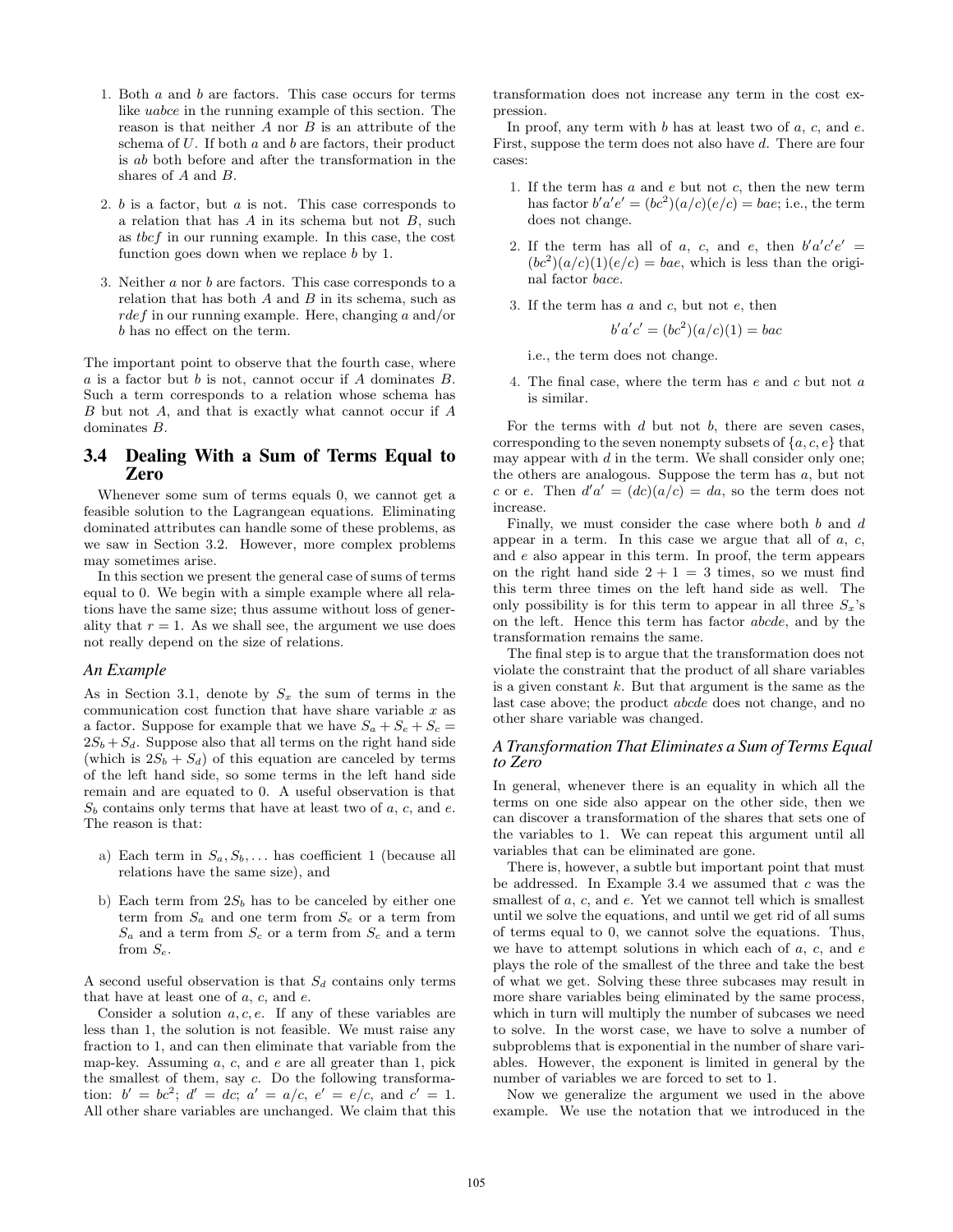example above  $(S_a, \text{etc.})$ . By "sum of terms" we mean a sum of  $\tau_i$ 's (as in Section 3.1) with positive integer coefficients. The generalization is based on the following lemma:

LEMMA 3.2. If there is a sum-of-terms  $= 0$  then there are sums of terms  $S_{a_i}$  and  $S_{b_i}$  and positive integers  $m_i$  and  $n_i$ , such that the following hold:

- 1.  $\Sigma_{i=1}^{\mu} m_i S_{a_i} = \Sigma_{i=1}^{\nu} n_i S_{b_i}$ , and all the terms of the right hand side of the equation are canceled by terms of the left hand side.
- 2.  $\Sigma_{i=1}^{\mu} m_i = \Sigma_{i=1}^{\nu} n_i$

PROOF. (1) is simply a restatement of the fact that some sums and differences of the  $S_i$ 's has led to a cancellation in which there are terms on one side and not the other.

(2) follows from the fact that each of the  $S_x$ 's are equal, and equal to  $\lambda k$ . If  $\Sigma_{i=1}^{\mu} m_i \neq \Sigma_{i=1}^{\nu} n_i$ , then we can replace all occurrences of  $S_i$ 's by  $\lambda k$ , and get that

$$
(\Sigma_{i=1}^{\mu} m_i - \Sigma_{i=1}^{\nu} n_i) \lambda k = 0
$$

But k is a chosen positive constant, and  $\lambda$  is a parameter that cannot be identically 0, so we would have a product of three nonzero values equal to 0.  $\Box$ 

Convention:

- We call conditionally optimal a solution that minimizes the cost expression over real values  $\geq 1$  and under the constraint that the product of all shares is equal to a certain given number.
- We call *globally optimal* a solution that minimizes the cost expression over all real values and under the constraint that the product of all shares is equal to a certain given number.

Now we state (and prove in the complete version) the following theorem.

THEOREM 3.3. Suppose there is a sum-of-terms = 0. Suppose that  $a_0, b_0, \ldots$  is a conditionally optimal solution. Then there is a conditionally optimal solution  $a'_0, b'_0, \ldots$  where one of the  $a'_0, b'_0, \ldots$  is equal to 1.

#### *3.4.1 The Algorithm That Eliminates Sums of Terms Equal to 0*

In conclusion, we proved above that the following algorithm handles the cases where there exists a sum of terms that equals zero. This algorithm takes as input a costminimization problem that possibly derives (using the Langragean method) equations with a positive linear combination equal to zero and produces a set of cost-minimization problems, none of which has a sum of terms equal to 0. The solution to the original optimization problem is the solution to that subproblem with the minimum optimized cost.

- 1. Suppose that for problem  $P$ , there is a sum of terms which is equal to zero. Then, let  $m_i$ ,  $S_{a_i}, n_i$ , and  $S_{b_i}$ be such that they satisfy the conditions in Lemma 3.2. For each  $a_i$ , replace  $a_i$  by 1 and create a new problem  $P_i$  with one fewer variable.
- 2. For each problem  $P_i$  we repeat the first step above if there is a sum of terms that equals to zero; otherwise, we go to Step 3 below.

3. We solve all the created subproblems above and, for each, we compute the optimum. The solution to our problem is the solution to the subproblem with the minimum optimum cost.

# 3.5 The Complete Algorithm

We can now describe an algorithm that yields the minimumcost solution for apportioning the share variables among the attributes of a multiway natural join.

Step 1: Select those attributes that will get shares of the map-key. To do so, eliminate any attribute that is dominated by another attribute. In the case that two or more attributes appear in exactly the same schemas, eliminate all but one arbitrarily.

Step 2: Write the cost expression. This is the sum of one term for each relation in the join. The term for a relation R is the size  $r$  of that relation multiplied by the share variables for all the attributes that are in the map-key but not in the schema of R.

Step 3: Construct the Lagrangean equations for the join.

**Step 4:** Eliminate the cases where sum-of-terms  $= 0$  according to the algorithm in subsection 3.4.1 and derive a set of subproblems to solve, in each of which there is no sum of terms being equal to zero.

Step 5: Find the conditionally optimal solution for each of the subproblems and keep the one with the minimum cost.

EXAMPLE 3.4. Let us continue with the example

 $R(A, B, C) \bowtie S(A, B, D) \bowtie T(A, D, E) \bowtie U(D, F)$ 

that we started in Section 3.2. We have already established that Step 1 eliminates all attributes except A and D from the map-key. Thus, the cost expression for Step 2 is

$$
rd + s + t + ua
$$

In Step 3 we obtain the Lagrangean equations:

$$
ua = \lambda k
$$

$$
rd = \lambda k
$$

Since  $ad = k$ , we can multiply the two equations to get  $ruad = ruk = \lambda^2 k^2$ , or  $ru = \lambda^2 k$ . From this equality we ruad = ruk =  $\lambda^2 k^2$ , or ru =  $\lambda^2 k$ . From this equali-<br>deduce  $\lambda = \sqrt{ru/k}$ , then  $a = \sqrt{rk/u}$  and  $d = \sqrt{uk/r}$ .

It would be nice if all equation sets were as easy to solve as those of Example 3.4, but unfortunately that does not appear to be the case. In the next section, we shall consider two important special cases — chain joins and star joins and see that these cases are solvable in closed form.

In the complete version, we give the details of how to find a conditionally optimal solution in the cases where this does not coincide with a globally optimal solution.

# 3.6 Meaning of Solutions

Since we are solving nonlinear equations in general, we should not expect unique solutions. For example, notice in the simple 3-way join examined in Section 2.4, we developed one solution that had positive values for  $a, b,$  and  $c$ . However, if we negate any two of the three values, we get another solution that offers a lower communication cost. Of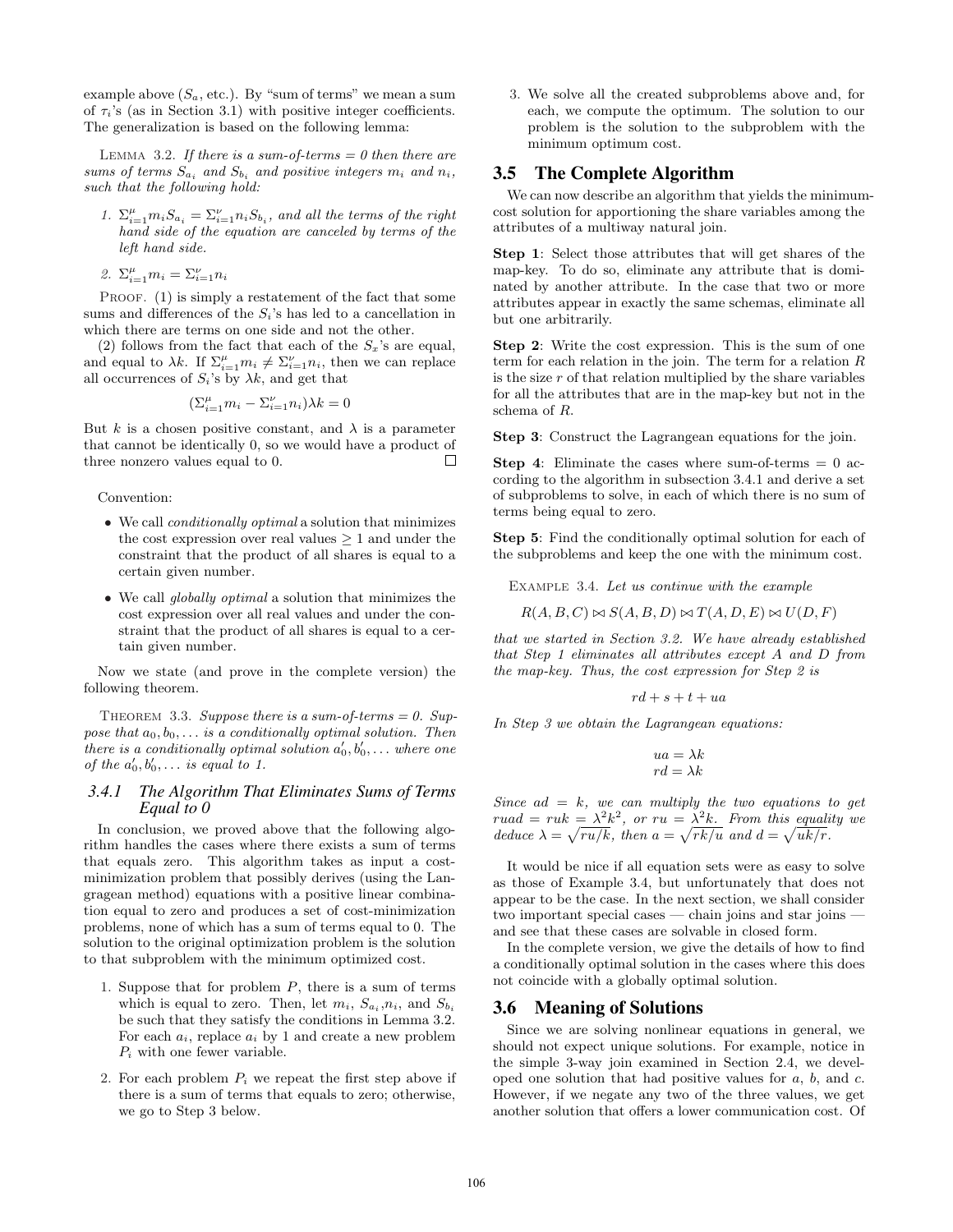course this solution is not in the feasible region, since all share variables must be 1 or more.

Even when we make the assumption that all values are positive, we often get a solution in which some share variables are less than 1. The cases discussed in Sections 3.2 and 3.4 result in certain variables being removed from the map-key, thus effectively forcing us to limit our search for solutions to a boundary of the feasible region, that is, to a subregion where certain variables are fixed at their lowest possible value, 1. While it makes intuitive sense to make this restriction and we have proved in the complete version that at least one optimal solution lies in this subregion, we have not ruled out the possibility of the existence of an optimal solution where one or more of these variables have larger values.

Finally, we have no guarantee that the solution we construct will have integer values. One might expect that rounding each noninteger to its nearest integer will offer the best integer solution, but there is no guarantee that is the case. We should observe that integer linear programs are often solved by finding the (noninteger) solution to the corresponding linear program and then rounding the fractions. However, that method is not guaranteed to produce the best integer solution.

Thus, we suggest that the solution we propose for optimizing multiway joins should be viewed as providing guidance as to which attributes deserve large shares and which do not. When deciding the exact shares we must deal not only with the constraint that shares be integers, but that their product must be the specific integer  $k$ . That further limits our choices to integers that evenly divide  $k$ , and in the rounding process we must preserve the product. An alternative approach to selecting shares is to treat  $k$  as a suggestion rather than a requirement. Then we can be more flexible in our selection of shares, as long as we choose integers that are near to the exact, noninteger values of the optimum solution.

## 4. IMPORTANT SPECIAL CASES

In this section, we consider the common case of a natural join that is a chain of relations, each linked to the following one by a single attribute. We prove a surprising simplification of the general problem: the terms of the cost expression always divide into two alternating groups with related values. Moreover, in the case of an even number of terms, one of these groups has values independent of the number of Reduce processes  $k$ . We begin with a study of star joins, where a fact table is joined with several dimension tables, and see that there is a simple solution in this case.

#### 4.1 Star Joins

A star join has the form suggested by Fig. 3. A central fact table, represented here by the relation ABCD is joined with several *dimension tables*, here represented by  $AE$ ,  $BF$ ,  $CG$ , and  $DH$ . It is expected that the fact table is very large, while the dimension tables are smaller. Moreover, the attribute or attributes shared by a dimension table and the fact table are normally a key for the dimension table. It is normal for there to be more attributes of the fact table than those shown, but these will not be part of the mapkey for the join, and thus are not relevant to our discussion. Similarly, there may be more than one nonkey attribute of each fact table. Further, it is possible that there are several attributes shared between the fact table and one of the dimension tables, but for the purpose of optimizing the multiway join, we can combine them into one attribute as we have done in our example.



Figure 3: A star join

We shall generalize Fig. 3 to a fact table  $F(A_1, A_2, \ldots, A_n)$ and *n* dimension tables,  $D_i(A_i, B_i)$ , for  $i = 1, 2, ..., n$ . First, observe that  $A_i$  dominates  $B_i$ , so we shall not have shares of the map-key for any of the  $B_i$ 's. If we apply the method of Section 3.5, we start with the cost expression

$$
f + kd_1/a_1 + kd_2/a_2 + \cdots + kd_n/a_n
$$

where  $k = a_1 a_2 \cdots a_n$ , the product of all the shares. When we derive the equations for each of the share variables  $a_i$ , we find that the equation is missing the term  $f$  and the term  $kd_i/a_i$  but has all the other terms.

Example 4.1. Consider the join of Fig. 3. To name the relations, take the join to be

$$
R(A, B, C, D) \bowtie S(A, E) \bowtie T(B, F) \bowtie U(C, G) \bowtie V(D, H)
$$

Then the cost expression is

 $r + sbcd + tacd + uabd + vabc$ 

and the Lagrangean equations are:

$$
tacd + uabd + vabc = \lambda k
$$
  
\n
$$
sbcd + uabd + vabc = \lambda k
$$
  
\n
$$
sbcd + tacd + uabd = \lambda k
$$

If we subtract each equation from each other equation, we conclude that each of the four terms sbcd, tacd, uabd, and vabc must be equal. Remembering that  $abcd = k$ , we can write these four terms as  $s/a = t/b = u/c = v/d$ . Thus, the minimum-cost solution has shares for each variable proportional to the size of the dimension table in which it appears. That makes sense; it says that the map-keys partition the fact table into k parts, and each part of the fact table gets equal-sized pieces of each dimension table with which it is joined.

We can use these equations to solve for b, c, and d in terms of a. The result is  $b = at/s$ ,  $c = au/s$ , and  $d = av/s$ . Then, using the fact that abcd = k, we derive  $a^4 \text{tuv/s}^3 = k$ , Then, using the fact that  $\omega a = k$ , we derive a  $\omega v/s = k$ ,<br>or  $a = \sqrt[4]{ks^3/tuv}$ ,  $b = \sqrt[4]{kt^3/suv}$ ,  $c = \sqrt[4]{ku^3/stv}$ , and  $d = \sqrt[4]{kv^3/stu}.$ 

We can easily generalize Example 4.1.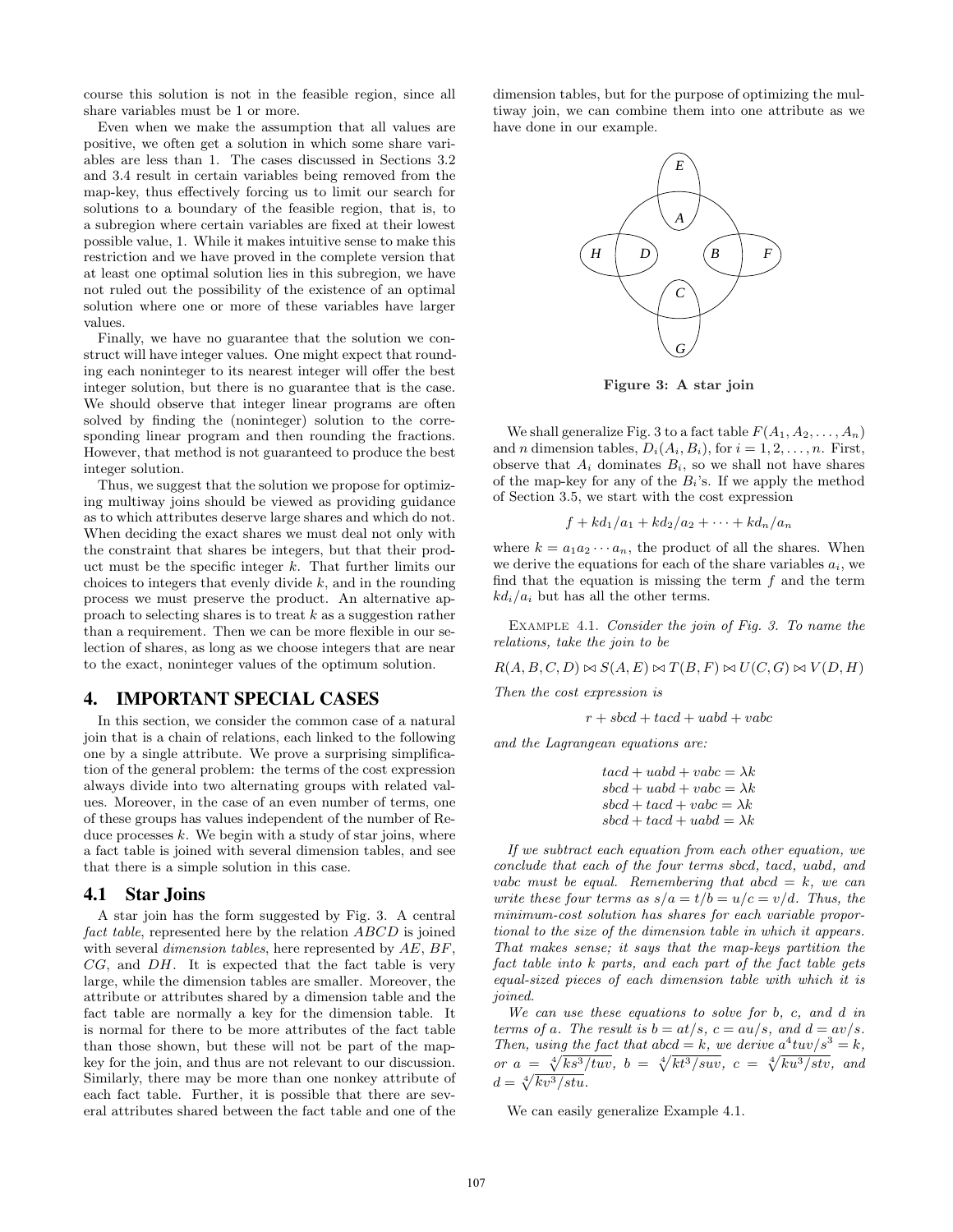THEOREM 4.2. Let  $d = d_1 d_2 \cdots d_n$ , that is, the product of the sizes of all the dimension tables. Then  $a_i$ , the share for the attribute that appears in the fact table's schema and the the attribute that appears in the fact table's sc<br>schema of the ith dimension table is  $d_i \sqrt[n]{k/d}$ .

#### 4.2 Advantage of Replication for Star Joins

Since the shared attributes of a star join are keys of the dimension tables, we do not expect a large blow-up in the size of the join. However, it is normal for the fact table to be orders of magnitude larger than the dimension tables, so there is a definite advantage of not having to communicate the intermediate joins, where the fact table is joined with each dimension table, in turn. Even if the dimension tables are significantly replicated, the cost of communicating the dimension tables can still be much smaller than the cost of communicating the fact table.

There is another question that the result in Section 4.1 answers. Aster Data (www.asterdata.com), lays out fact and dimension tables across a large number of nodes, by partitioning the fact table across the nodes and replicating the dimension tables so that each tuple of each dimension table has a copy at any node with one or more fact-table tuples that joined with it. They viewed the problem as finding an optimum partition of the fact table, taking into account the particular values in the data. The minimumcommunication solution we developed in Section 4.1 tells the most space-efficient way to partition the fact and dimension tables, but in a way that is oblivious to the data. We believe that our solution will be the best in practice for two reasons:

- 1. It is unlikely that typical data distributions allows less replication than the data-oblivious approach.
- 2. But more importantly, if we take the data into account, then as the fact table grows, we need to rethink the distribution of the dimension tables with each additional tuple. With the data-oblivious approach, we would only add the new fact tuple to the one node to which that tuple hashed.

# 4.3 Chain Joins

A chain join is a join of the form

$$
R_1(A_0, A_1) \bowtie R_2(A_1, A_2) \bowtie \cdots \bowtie R_n(A_{n-1}, A_n)
$$

as suggested by Fig. 4. It is probably the most common form of join, at least if one includes cases where the relations have attributes other than the A's that are unique to those relations (and whose presence would not affect the analysis we are about to offer).



Figure 4: General form of a chain join

EXAMPLE 4.3. We shall use, as a running example, the specific chain join

$$
R(A, B) \bowtie S(B, C) \bowtie T(C, D) \bowtie U(D, E)
$$

In terms of the general chain-join form,  $n = 4, R, S, T$ , and U play the roles of  $R_1$ ,  $R_2$ ,  $R_3$ , and  $R_4$ , respectively, and the roles of  $A_0$  through  $A_4$  are played by  $A, B, C, D$ , and E, respectively.

Let us apply the algorithm of Section 3.5 to a chain join. First, Step 1 tells us to eliminate the attributes  $A_0$  and  $A_n$ from the map-key, as they are dominated by  $A_1$  and  $A_{n-1}$ , respectively. No other attributes are dominated, so the map key consists of  $\{A_1, A_2, \ldots, A_{n-1}\}.$ 

EXAMPLE 4.4. For the case of Example 4.3, we eliminate A and E. The map-key consists of B, C, and D.

In Step 2, we construct the cost expression. It is the sum of terms, one for each relation. The term  $\tau_i$  for  $R_i$  consists of factor  $r_i$  and all the share variables  $a_i$  where  $A_i$  is not in the schema of  $R_i$  but is in the map-key. That is, we require either  $1 \leq j \leq i-2$  or  $i < j < n$ .

EXAMPLE 4.5. Let us continue Example 4.4. The cost expression is

$$
rcd + sd + tb + ubc
$$

Note the general pattern. The term corresponding to  $R_1$  will have factors  $r_1$  and all share variables  $a_j$  for  $2 \leq j \leq n$ . The first term above is an example. The term for  $R_n$  will have factors  $r_n$  and all share variables  $a_j$  where  $1 \leq j \leq n-2$ ; the last term above illustrates. All other terms are like sd and tb above, they have one fewer factor than the end terms, and are missing the share variables for the two attributes of their schema. Note also that as the chain gets longer, the terms get larger. For arbitrary n, the end terms have  $n-2$ share variables as factors and the middle terms have  $n-3$ share variables as factors.

In what follows, we shall use  $\tau_i$  to stand for the term constructed in Step 2 for the relation  $R_i$ . Then, in Step 3, we construct the Lagrangean equations:

$$
\tau_3 + \tau_4 + \cdots + \tau_n = \lambda k
$$
  
\n
$$
\tau_1 + \tau_4 + \cdots + \tau_n = \lambda k
$$
  
\n
$$
\tau_1 + \tau_2 + \tau_5 + \cdots + \tau_n = \lambda k
$$
  
\n
$$
\tau_1 + \tau_2 + \tau_3 + \tau_6 + \cdots + \tau_n = \lambda k
$$
  
\n...

That is, each equation is missing two consecutive  $\tau$ 's.

If we subtract the first equation from the second, we get  $\tau_1 = \tau_3$ . Subtracting the second from the third yields  $\tau_2 =$  $\tau_4$ , and in a similar manner we can derive  $\tau_i = \tau_{i+2}$  for all i from  $i = 1$  to  $i = n - 2$ . That is, all the even terms are equal, and all the odd terms are equal.

EXAMPLE 4.6. Following Example 4.5, we get  $rcd = tb$ and sd = ubc. These equations, together with bcd = k are all we need to get a solution. First, from  $rcd = tb$  we get  $b =$  $(r/t)cd$ . Substitute for b in sd = ubc to get sd =  $(ar/t)c^2d$ . The latter equation simplifies to  $c = \sqrt{st/ru}$ . Notice that c has a value that doesn't depend on k. If  $st < ru$ , then  $c = 1$ must be chosen; i.e., attribute  $C$  is not really part of the map-key. However, if  $st > ru$ , then c has a constant value greater than 1. For example, if  $st = 4ru$ , then C's share is exactly  $2$ ; i.e., we must partition  $C$ -values into two buckets.

We can continue to solve for b and d. From  $b = (r/t)cd$ and  $c = \sqrt{st/ru}$  we deduce  $b = d\sqrt{rs/tu}$  by substituting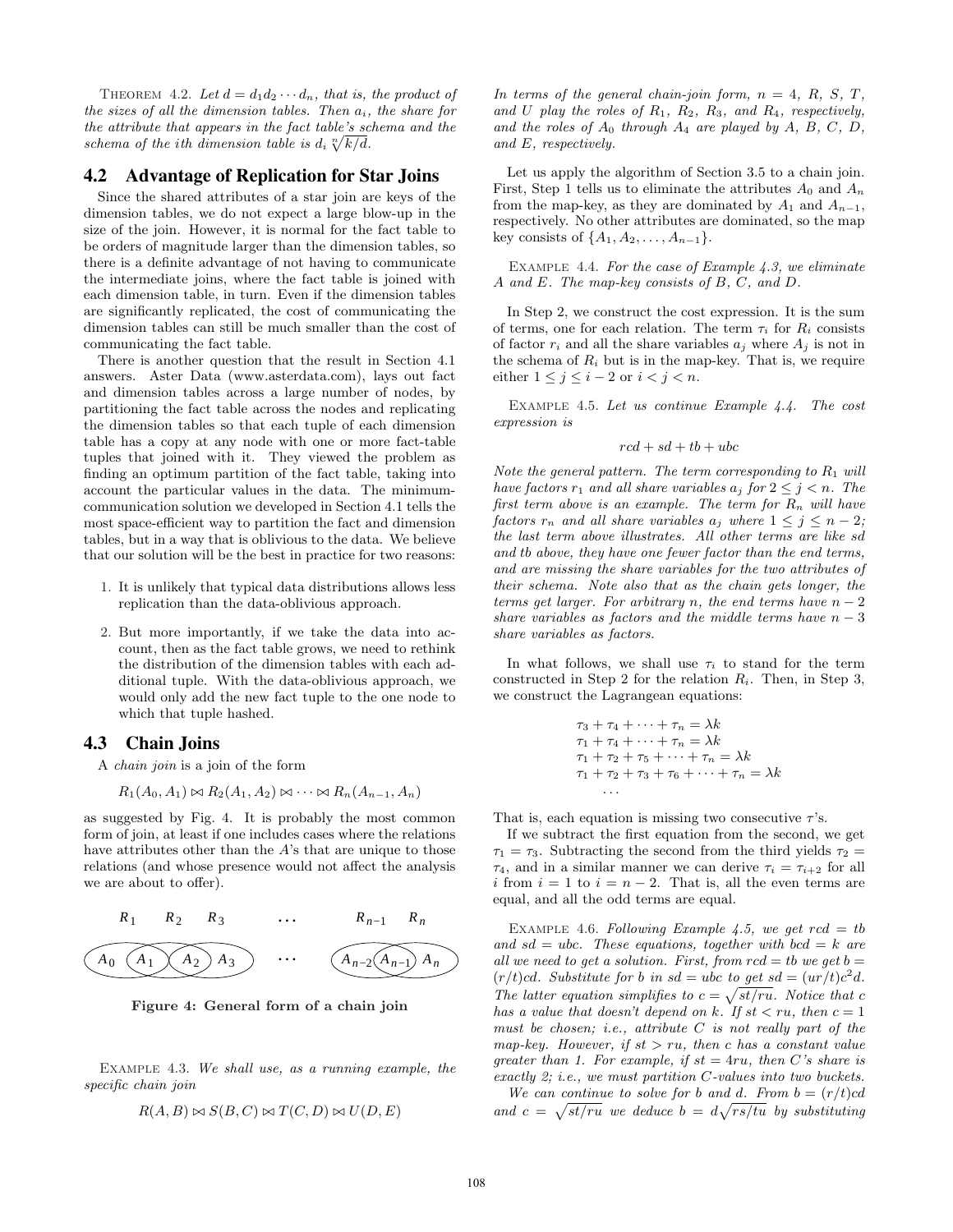for c in the formula for b. Then, since  $bcd = k$ , we may<br>exhibit a fan b and a to get  $d^2$  (ot love  $\sqrt{na/tu} = b$  Fram substitute for b and c to get  $d^2 \sqrt{st/ru\sqrt{rs/tu}} = k$ . From this equation, we solve for d to get  $d = \sqrt{k u/s}$ . From there, with  $b = d\sqrt{rs/tu}$ , we get  $b = \sqrt{kr/t}$ .

# 4.4 Solving the General Case of Chain Joins

Our goal is to give a closed-form expression for the share belonging to every attribute in a chain join. Interestingly, the solutions are rather different for odd- and even-length chains.

We shall first analyze the case where all relations are of equal size. That case involves considerably simpler algebraic expressions, yet illustrates the two different forms of solution, one for even  $n$  and one for odd  $n$ . It also serves to introduce the algorithm used in the general case, without obscuring the idea behind the algebra. Figure 5 suggests how the shares of the attributes of the map-key vary along the chain in the two cases.

Recall that the Lagrangean equations

$$
\tau_3 + \tau_4 + \cdots + \tau_n = \lambda k
$$
  
\n
$$
\tau_1 + \tau_4 + \cdots + \tau_n = \lambda k
$$
  
\n
$$
\tau_1 + \tau_2 + \tau_5 + \cdots + \tau_n = \lambda k
$$
  
\n
$$
\tau_1 + \tau_2 + \tau_3 + \tau_6 + \cdots + \tau_n = \lambda k
$$
  
\n...

imply that

$$
\tau_1 = \tau_3 = \tau_5 = \cdots
$$
  

$$
\tau_2 = \tau_4 = \tau_6 = \cdots
$$

Moreover, the converse holds as well, in the sense that the equalities among the  $\tau$ 's imply the original equations, with the exception of the fact that we lose the particular value  $\lambda k$ . However, since we need to solve for  $\lambda$  anyway, the loss is not important, and we shall henceforth look only for values of the share variables that satisfy the equalities of the even  $\tau$ 's and the odd  $\tau$ 's.



(a) Pattern for even

(b) Pattern for odd numbers of relations numbers of relations

Figure 5: For chains of even length, only alternating attributes get a share; for odd lengths, the shares form an increasing and decreasing sequence, interlaced

We can write  $\tau_1$  as  $r_1k/a_1$ ,  $\tau_n$  as  $r_nk/a_{n-1}$  and all other  $\tau$ 's as  $\tau_i = r_i k/(a_{i-1}a_i)$ . The fact that k is the product of the  $a_i$ 's justifies this rewriting. That is, the equalities of the  $\tau$ 's, with common factor k removed, can be written in two simple ways, depending on whether  $n$  is odd or even. For even n:

$$
\frac{r_1}{a_1} = \frac{r_3}{a_2 a_3} = \frac{r_5}{a_4 a_5} = \dots = \frac{r_{n-1}}{a_{n-2} a_{n-1}}
$$
\n
$$
\frac{r_2}{a_1 a_2} = \frac{r_4}{a_3 a_4} = \dots = \frac{r_{n-2}}{a_{n-3} a_{n-2}} = \frac{r_n}{a_{n-1}}
$$

Note that for even n, the two end terms, for  $R_1$  and  $R_n$ , have their contributions in different equations. These terms differ from all others, in that they have only one  $a$  in the denominator. For odd  $n$ , one equation has both of the "end" terms, and the other has none:

$$
\frac{r_1}{a_1} = \frac{r_3}{a_2 a_3} = \frac{r_5}{a_4 a_5} = \dots = \frac{r_{n-2}}{a_{n-3} a_{n-2}} = \frac{r_n}{a_{n-1}}
$$

$$
\frac{r_2}{a_1 a_2} = \frac{r_4}{a_3 a_4} = \dots = \frac{r_{n-1}}{a_{n-2} a_{n-1}}
$$

#### *4.4.1 Even* n*, All Relations Equal in Size*

We can simplify the equations by setting  $r_1 = r_2 = \cdots =$  $r_n$  and dividing through by the relation size. Further, we can invert each term, so we need to solve the following:

$$
a_1 = a_2 a_3 = a_4 a_5 = \dots = a_{n-2} a_{n-1}
$$
  

$$
a_1 a_2 = a_3 a_4 = \dots = a_{n-3} a_{n-2} = a_{n-1}
$$

It turns out that expressing everything in terms of  $a_2$  is the most effective way to resolve the equations. Remember that we cannot solve for exact values of the  $a_i$ 's until we apply the condition that their product is  $k$ , but we can solve for their ratios. To begin, we can prove by induction on  $i$  that:

LEMMA 4.7. 
$$
a_{2i} = (a_2)^i
$$
, for  $i = 1, 2, ..., (n/2) - 1$ .

Next, use the equality of the ends of both sequences of equal terms to get  $a_1 = a_{n-2}a_{n-1}$  and  $a_1a_2 = a_{n-1}$ . From these, it follows that  $a_2a_{n-2} = 1$ . But we also have derived  $a_{n-2} = (a_2)^{(n/2)-1}$ . That is,  $a_2(a_2)^{(n/2)-1} = 1$ . But all the  $a_i$ 's are positive numbers, so it follows that  $a_2$  must be 1. Therefore, all the even-subscripted a's are 1; that is

$$
a_2 = a_4 = a_6 = \cdots = a_{n-2} = 1
$$

Once we know the even a's are all 1, it follows from either set of equalities that the odd  $a$ 's are all the same; that is:  $a_1 = a_3 = a_5 = \cdots = a_{n-1}$ . Further, we can use the fact that the product of all the  $a$ 's is  $k$  to deduce that

$$
a_1 = a_3 = a_5 = \dots = a_{n-1} = k^{2/n}
$$

That is, all the odd  $a$ 's are the  $(n/2)$ th root of k. This solution makes intuitive sense; it says that each of the relations in the join has one of its attributes contributing to the map-key and the other not.

#### *4.4.2 Odd* n*, All Relations Equal in Size*

We have to solve almost the same set of equations, but the two terms  $a_1$  and  $a_{n-1}$  that are different because they are not the product of two a's appear in the same set of equalities as:

$$
a_1 = a_2 a_3 = a_4 a_5 = \dots = a_{n-3} a_{n-2} = a_{n-1}
$$
  

$$
a_1 a_2 = a_3 a_4 = \dots = a_{n-2} a_{n-1}
$$

The same argument as in Lemma 4.7 tells us that each of the even-subscripted a's is a power of  $a_2$ ; that is  $a_{2i} = (a_2)^i$ . But now,  $a_{n-1}$  is one of these, and we deduce  $a_{n-1} = (a_2)^{(n-1)/2}$ .

We also know from the first set of equalities that  $a_1 =$  $a_{n-1}$ , so  $a_1 = (a_2)^{(n-1)/2}$ . Now, we can solve for the remaining odd-subscripted  $a$ 's. Using the first set of equalities, we know that  $a_1 = a_{2i}a_{2i+1}$  for  $i = 1, 2, ..., (n -$ 3)/2. We've also deduced that  $a_{2i} = (a_2)^i$ . Thus,  $a_{2i+1} =$  $(a_2)^{((n-1)/2)-i}$ . That is, the even-subscripted a's are increasing powers of  $a_2$ , while the odd-subscripted  $a$ 's are decreasing powers of  $a_2$ .